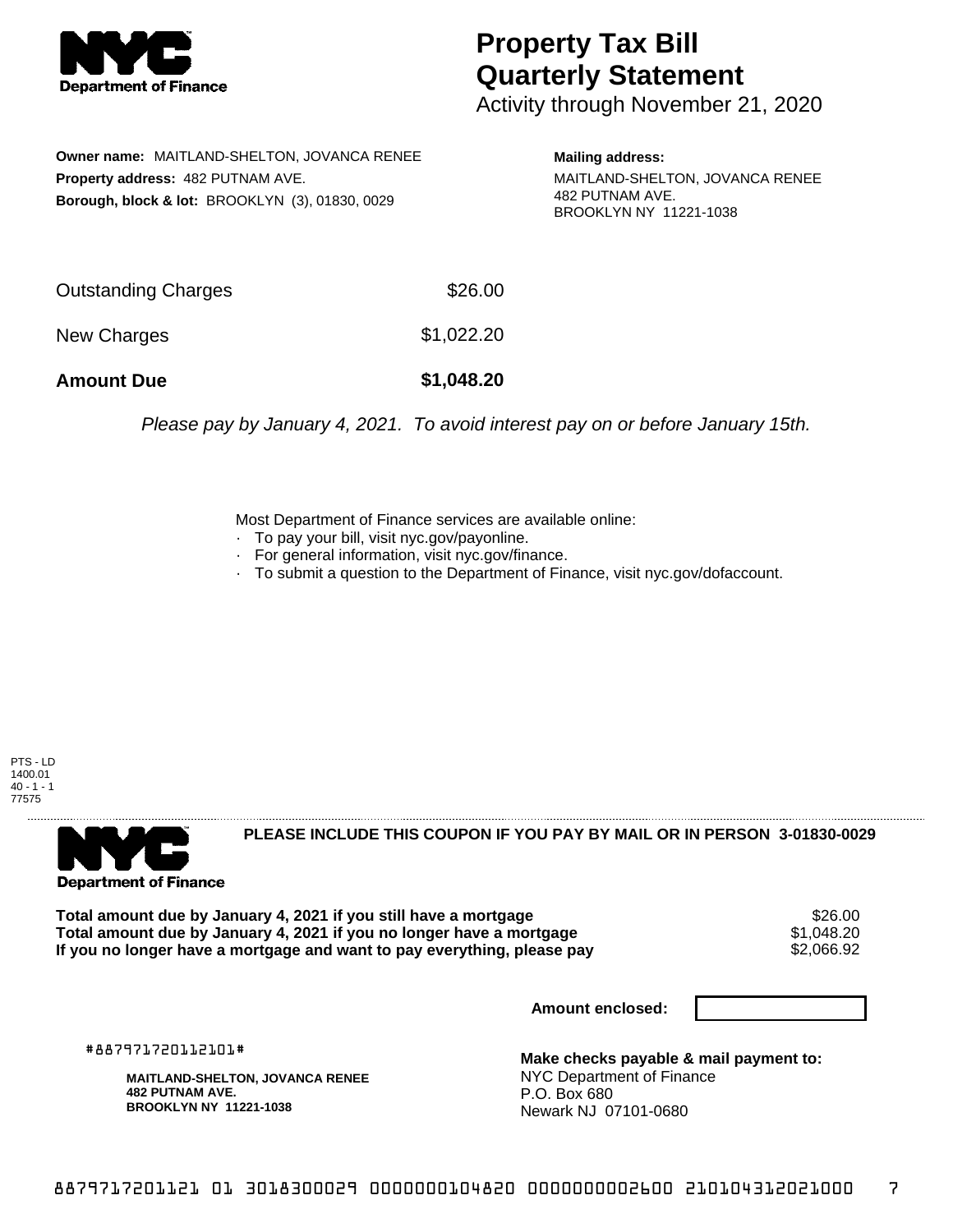

| <b>Billing Summary</b>                                                     | <b>Activity Date Due Date</b>           | Amount       |
|----------------------------------------------------------------------------|-----------------------------------------|--------------|
| Outstanding charges including interest and payments                        |                                         | \$26.00      |
| <b>Finance-Property Tax</b>                                                | 01/01/2021                              | \$1,035.00   |
| <b>Adopted Tax Rate</b>                                                    |                                         | $$-12.80$    |
| <b>Total amount due</b>                                                    |                                         | \$1,048.20   |
| <b>Tax Year Charges Remaining</b>                                          | <b>Activity Date</b><br><b>Due Date</b> | Amount       |
| <b>Finance-Property Tax</b>                                                | 04/01/2021                              | \$1,035.00   |
| <b>Adopted Tax Rate</b>                                                    |                                         | $$-12.80$    |
| Total tax year charges remaining                                           |                                         | \$1,022.20   |
| If you pay everything you owe by January 4, 2021, you would save:          |                                         | \$3.48       |
| How We Calculated Your Property Tax For July 1, 2020 Through June 30, 2021 |                                         |              |
|                                                                            | Overall                                 |              |
| Tax class 1 - Small Home, Less Than 4 Families                             | <b>Tax Rate</b>                         |              |
| Original tax rate billed                                                   | 21.1670%                                |              |
| New Tax rate                                                               | 21.0450%                                |              |
| Estimated Market Value \$2,015,000                                         |                                         |              |
|                                                                            |                                         | <b>Taxes</b> |
| <b>Billable Assessed Value</b>                                             | \$20,957                                |              |
| <b>Taxable Value</b>                                                       | \$20,957 x 21.0450%                     |              |
| <b>Tax Before Abatements and STAR</b>                                      | \$4,410.40                              | \$4,410.40   |
| Basic Star - School Tax Relief                                             | $$-1,410.00$                            | $$-296.00**$ |
| Annual property tax                                                        |                                         | \$4,114.40   |
|                                                                            |                                         | \$4,140.00   |
| Original property tax billed in June 2020                                  |                                         |              |

Please call 311 to speak to a representative to make a property tax payment by telephone.

For information about the interest rate charged on late payments, visit nyc.gov/taxbill.

## **Home banking payment instructions:**

- 1. **Log** into your bank or online bill pay website.
- 2. **Add** the new payee: NYC DOF Property Tax. Enter your account number, which is your boro, block and lot, as it appears here: 3-01830-0029 . You may also need to enter the address for the Department of Finance. The address is P.O. Box 680, Newark NJ 07101-0680.
- 3. **Schedule** your online payment using your checking or savings account.

## **Did Your Mailing Address Change?**

If so, please visit us at **nyc.gov/changemailingaddress** or call **311.**

When you provide a check as payment, you authorize us either to use information from your check to make a one-time electronic fund transfer from your account or to process the payment as a check transaction.